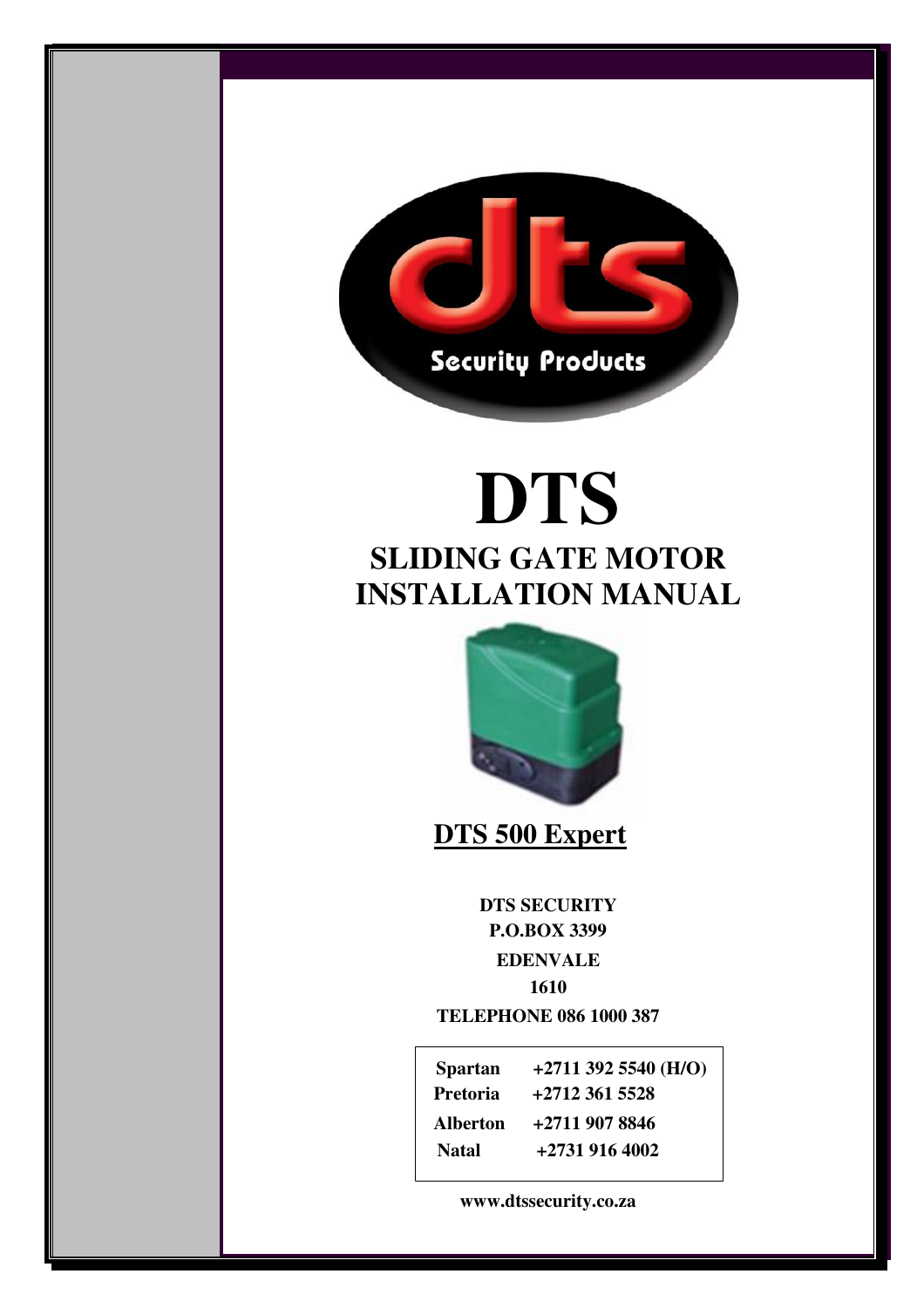#### **BASE PLATE MOUNTING INSTRUCTIONS (FOR ALL MODELS)**



- **1.** Assemble base plate by fastening M10x30 Hex set screws into base plate from under the base plate up and tightening into position.
- **2.** Mount base plate with bolts 160mm from the centre of the gate track and centre of base plate a minimum of 250mm away from the gate opening.
- **3.** Secure the base plate to the gate track by welding the base plate directly to the gate track. (Ensuring a distance of 160mm from centre of gate track to centre of fastening screws).
- **4.** Fit all required cabling through hole provided in base plate.
- **5.** Support the back of the base plate with 40x40x3 angle iron (not provided) or similar off cut steel knocked approximately 300 to 400mm into the ground.
- **6.** Fill area below and around the base plate with approximately 300x400x300 concrete to ensure that the motor will be secure.
- **7. NOTE** For **SAFETY** reasons, **ALL** motors should be fitted with a set of IR beams.

### **Note:**

When connecting intercoms to the control card (IT and CMN), please ensure that your intercom trigger output is potential free (**ZERO voltage**). If not, a gate relay module **must** be fitted.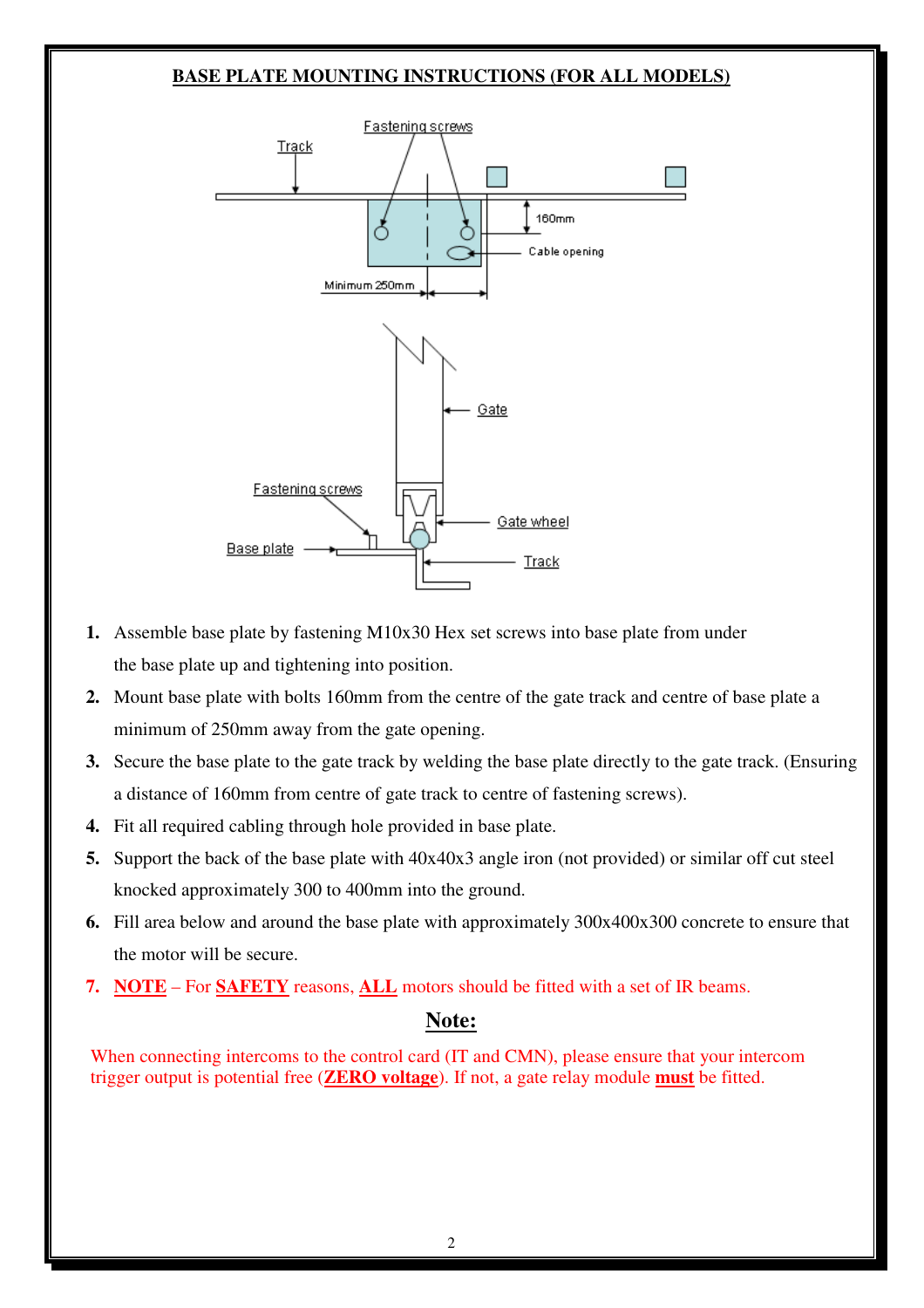# **Gearbox mounting instructions (All models)**

- **1.** Fit gearbox over mounting bolts protruding from base plate.
- **2.** Slide gate fully open and closed, insuring pinion gear has approximately 5mm clearance to gate at all times.
- **3.** Fasten gearbox down firmly to base plate using M10 washers and nuts.

# **How to override the gate motor for manual operation**

**1.** Unlock and open the override lever on the gearbox.



**2.** The gate can now be opened and closed manually.

# **Rack mounting instructions**

- **1.** Unlock and open manual override lever fully to disengage gearbox. (See above).
- **2.** Using a 2.5 to 3mm spacer between the pinion gear and the rack, mount the rack using Tek screws  $\text{No12x20}$  (not provided) and screw the rack to the gate starting from the tail of the gate and ensuring that the rack is mounted level. (A 2.5 to 3mm spacer can also be put between motor and base plate when fitting rack. This must be removed once the rack is in place).

**NB**: **Ensure that one of the screws attaching the nylon rack to the angle is in line with the read switch or limit switch spring when the gate is fully closed and open position.** 



# **Limit switch actuator mounting instructions**

- **1.** Remove the screw attaching the nylon rack to the angle that is closest to the position of the reed switch or the spring on the motor when the gate is in the close and open position.
- **2.** Fit limit switch actuators with screws provided onto the nylon rack.
- **3.** Setting the gate close actuator Close the gate with approximately 15-20mm gap between gate and close stopper. Now move the actuator until the close LED lights up. Fasten the actuator.
- **4.** Setting the gate open actuator Open the gate with approximately 15-20mm gap between gate and open stopper. Now move the actuator until the open LED lights up. Fasten the actuator.
- **5.** The gate must never bump against the close or open end stoppers.

### Magnetic limit actuator Spring limit actuator



**Important:** For safety reasons, a solid stop must be fitted at **both ends** of the gate to prevent the gate from moving past its full open or close position.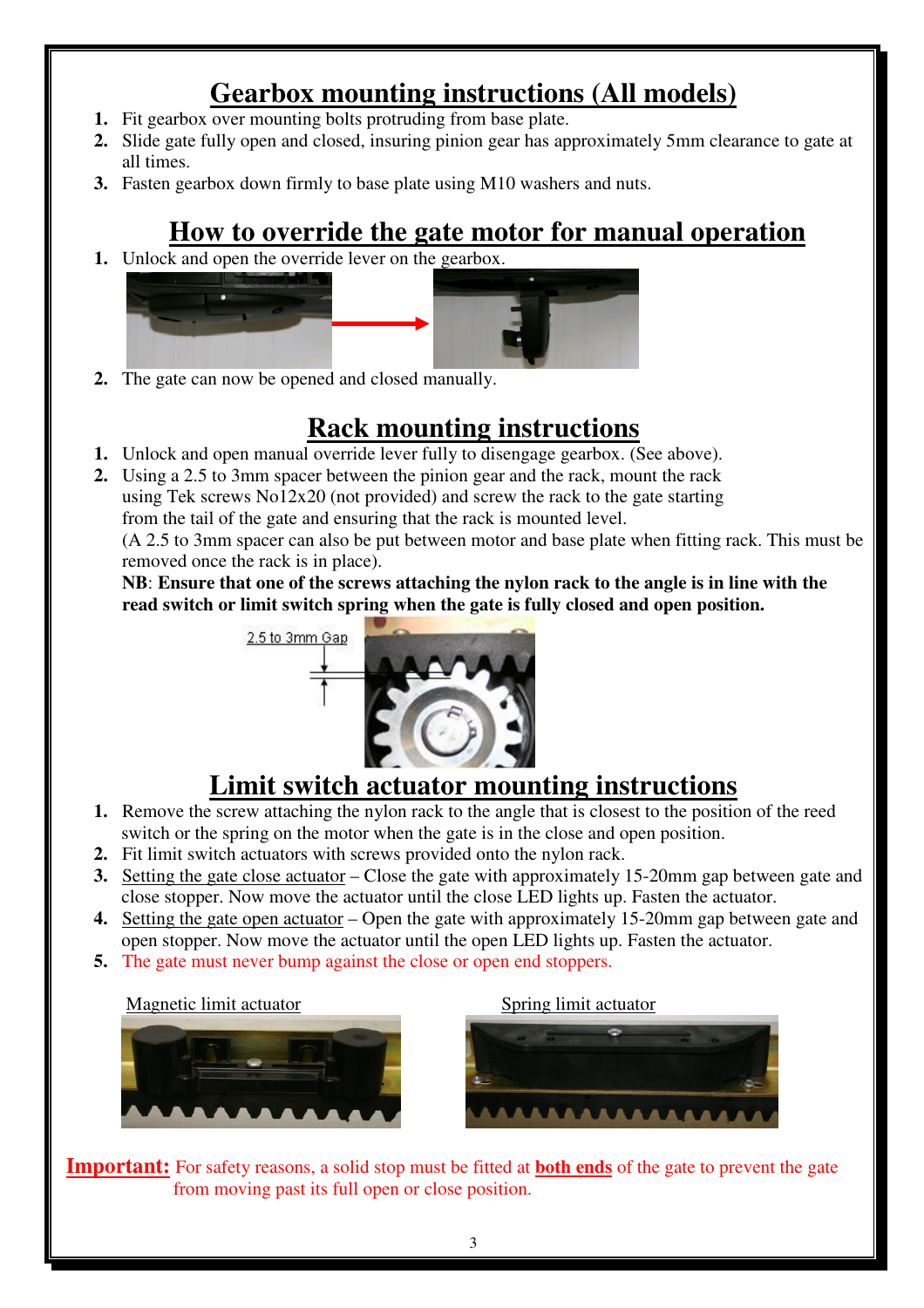# **ON BOARD RECEIVER PROGRAMMING**

**The onboard receiver is designed to work with most rolling code transmitters. (The override lever must be closed for programming transmitters).** 



| $-$ GATE | <b>PROGRAMMING A TRANSMITTER</b><br><b>(TX) FOR FULL OPEN OPERATION</b><br>(Version 1.3)                                                                                                                                                         | <b>PED</b> | <b>PROGRAMMING A TRANSMITTER</b><br><b>FOR PEDESTRIAN OPERATION -</b><br>(Version 1.3)                                                                                                                                                           |
|----------|--------------------------------------------------------------------------------------------------------------------------------------------------------------------------------------------------------------------------------------------------|------------|--------------------------------------------------------------------------------------------------------------------------------------------------------------------------------------------------------------------------------------------------|
|          | 1. Push the GATE button, the RX led<br>will go on.                                                                                                                                                                                               | 1.         | Push the PED button, the<br>RX led will go on.                                                                                                                                                                                                   |
| 2.       | Push the required button on the<br>transmitter, at arm's length from PCB<br>once, the Rx led will flash. Press the<br>same button again, and the PCB will<br>emit 3 beeps for a full Keelog<br>transmitter or 2 beeps for other<br>transmitters. | 2.         | Push the required button on the<br>transmitter, at arm's length from PCB<br>once, the Rx led will flash. Press the<br>same button again, and the PCB will<br>emit 3 beeps for a full Keelog<br>transmitter or 2 beeps for other<br>transmitters. |
| 3.       | Repeat Step 1 and 2 for additional<br>transmitters. Up to $31$ transmitters<br>(Slots) can be programmed as a joint<br>combination between GATE & PED.                                                                                           | 3.         | Repeat Step 1 and 2 for additional<br>transmitters. Up to $31$ transmitters<br>(Slots) can be programmed as a joint<br>combination between GATE & PED.                                                                                           |

### **The TX button used for GATE cannot be used for PED and vice versa.**

#### **To individually erase transmitters:**

To erase a button from the receiver, in case of incorrect programming i.e. blue button should be for GATE and not PED. Simply push and hold the GATE button for 5 seconds, the board will give 1 beep. Release the GATE button. Then push and release the TX button you want to erase, the PCB will beep twice as confirmation. The TX is erased and can be learned into correct input.

#### **To master erase:**

Push and hold the GATE button, after 5 seconds the board will give 1 x 1 second beep. Keep holding for another 5 – 10 seconds then the board will give 1 x 2 second beep (Older version PCB's will give 2 beeps). Release GATE button. The green receiver (RX) led will also flash 5 times indicating all transmitters erased.

**Note:** When programming TX no.32, the PCB will give 1x 1.5second beep after pressing and releasing the GATE button indicating, Receiver (RX) is full.

The RX will abort programming automatically.

A TX must then be deleted before a next TX can be programmed to the RX.

If a transmitter is already programmed, the RX LED will go off with no beep on the 1<sup>st</sup> press from the TX. **To change the receiver from Open to Full Keelog mode and Visa Versa**

Push and hold the GATE button, while holding the GATE press and hold the PED button. Keep holding

 both buttons for the same period of time as for the Master Erase procedure. 5 flashes will confirm Open code and 10 flashes will confirm Full Keelog. On release of both buttons the procedure is completed.

(Please note that with Full Keelog, **ONLY** the DTS TX4 with the blue buttons can now be used).

# **List of LED indications.**

- **- LED ON when open limit is activated. (gate open).**
- **LED OFF when close limit is activated. (gate closed).**
- **LED flashing SLOW (1 sec. on/1 sec. off) (gate is in motion).**
- - **LED flashes 2 long/3 short continuously (gate is stopped midway).**
- - **LED flashes fast (250ms on/250ms off) continuously. (gate in overload).**
- - **LED flashes 3 fast flashes every 1.5 seconds. (Battery low, <11VDC).**
- 4 - **LED flashes 1 slow/2 fast continuously. (NO 220 VAC power present).**  -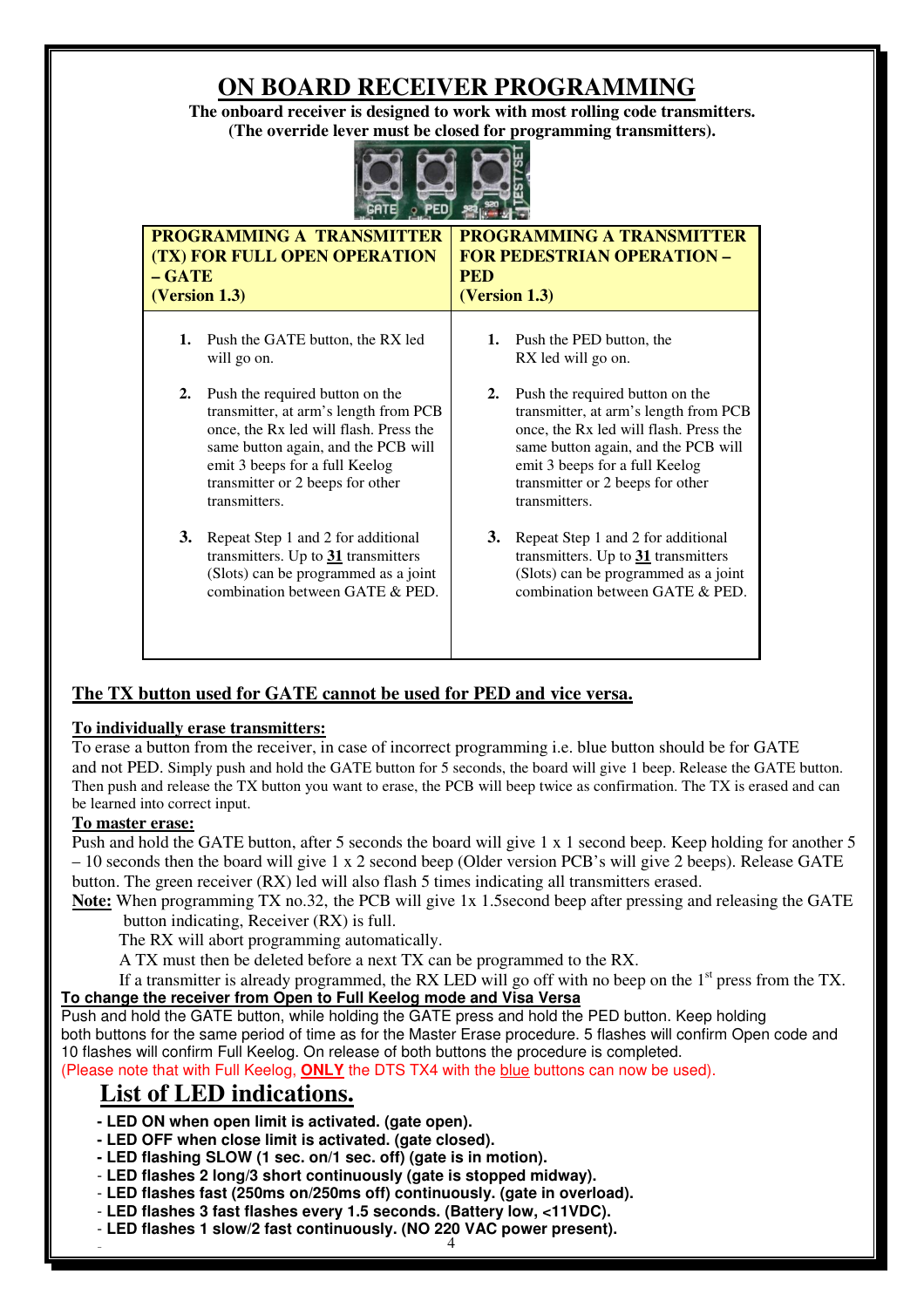# **DTS 500 Expert**

# **ELECTRONICS**

#### **FEATURES:**

- **1)** Standard mode.
- **2)** Easy motor direction change.
- **3)** Auto close facility. (Infra-red beams must be fitted if auto close is activated).
- **3a.)** Party mode. (Auto close override)
- **4)** Condominium / Free exit loop facility.
- **5)** P.I.R.A.C. (Passive Infra-Red Access Control) facility.
- **6)** Slowdown (Ramp down) facility.
- **7)** Tamper alarm facility.
- **8)** Anti-hijack.
- **9)** Holiday Lockout.
- **10)** Energy saving mode (Standard)

#### **1. Standard Mode. (No function selected).**

When the gate is activated it will open and can be stopped in mid cycle by pressing the transmitter or manual push button. Pressing the transmitter or push button can reverse the gate. In standard mode the gate will remain on its open limit until it is triggered to close. If main power fails, the motor will still operate until battery reaches 9.5 volt. Gate will then remain close (Open if condominium mode is selected). Change to manual by overriding the motor by the override lever. When the main power comes on again, lock in the override lever and the motor will function as normal.

#### **2. Easy motor direction change. (Dipswitch 2).**

 By selecting the dipswitch, the motor direction and the limit wires are changed automatically. Dipswitch ON, gate closes to the right. Dipswitch OFF, gate closes to the left.

**3.** Auto close. (Dipswitch 3 ON). (Infra-red beams must be fitted if auto close is activated). When Auto close is activated and the Gate opens to the open limit, the gate will wait the pre-programmed time before automatically closing. If the gate is triggered while the gate is in its closing cycle it will stop and reopen.

If the transmitter or manual push button is pressed while the gate is in its opening cycle, the gate will stop and close after the preprogrammed auto close time (from any position, not only from the open limit)

**3a.** Party mode. To override the auto close, wait till the gate reaches its open limit then press & hold the transmitter or manual push button for approximately 6 sec. (The control card will give 1 long beep to confirm the override) To reactivate the auto close, press the transmitter or manual push button.

### **4. Condominium/free exit loop (Dipswitch 4 ON)**

When condominium/free exit loop is activated on the unit, the unit will not respond to any transmitter or manual push button while in its opening cycle or open position. When the gate is on the open limit the unit will automatically wait the pre-programmed auto close time and then close (even if auto close function is not selected i.e. dipswitch 3 is off).When the gate is in its closing cycle and the transmitter or manual push button is pressed the gate will stop and open. Auto close cannot be over ridden in condominium mode. (No party mode). If main power fails, the motor will still operate until battery reaches 9.5 volt. Gate will then remain open.

Change to manual by overriding the motor by the override lever. When the main power comes on again, lock in the override lever and the motor will function as normal.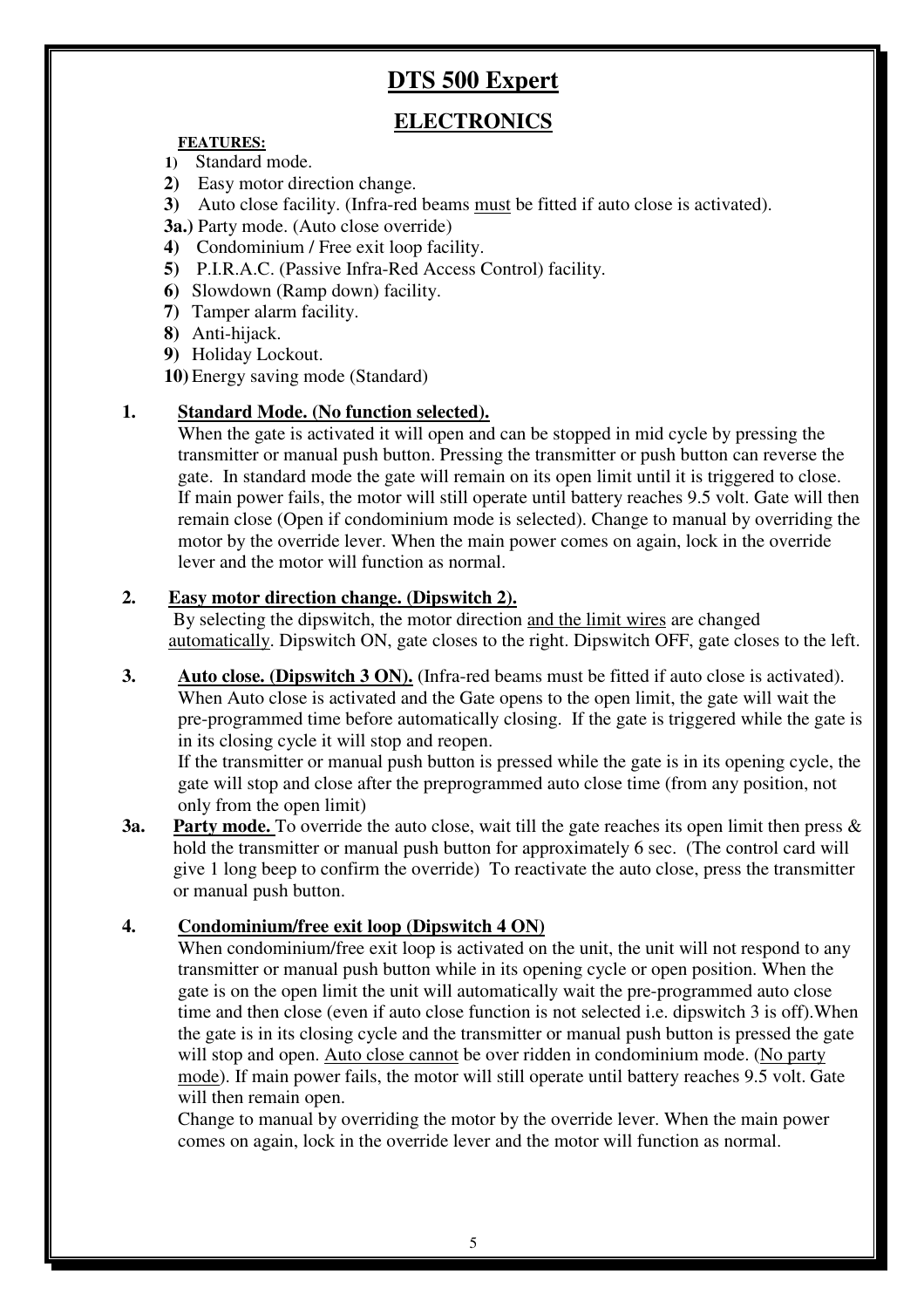### **5. P.I.R.A.C (Passive Infra Red Access Control) (Dipswitch 5 On)**

With P.I.R.A.C mode activated, if the gate is its opening cycle and the IR beam is activated the gate will stop and close immediately after the IR beam is clear. This will happen even if auto close has not been selected.

**(Be aware of this factor should a trailer be in tow!!!!)** 

### **6. Slowdown (Dipswitch 6)**

With dipswitch selected ON, the gate will have a long close and open controlled slow down distance of 800mm and with the dipswitch OFF, the close and open controlled slow down distance will be 400mm.

 **NOTE –** (800mm slow down distance is recommended if the limit is continuously being overrun). The 800mm distance can be reprogrammed (Between 200  $\&$  1000mm) by selecting dipswitch 1 & 6 to the ON position. Push & hold the BT Set button, count the beeps, 1 beep equals 100mm. Release the BT Set button on the required distance, switch both dipswitches OFF then switch 6 back ON.

### **7. Tamper Alarm Facility**

 If the courtesy light feature is not used then the courtesy light relay can be re-configured as a general Tamper alarm output. Re-configuration is achieved with the following procedure. A) Three minute Latching tamper (Siren – N/O relay contact) output.

 Make note of the option dip switch settings, then remove the power (AC and DC) from the control PCB and open the gearbox release. Switch all dip switches to the OFF position, then select dipswitch 1 and 6 to the ON position. Reconnect the power to the PCB and after approximately 2 seconds, select dipswitch 1 and 6 back to OFF position. The setting is confirmed by 1 to 5 beeps (depending on where the load pot setting is).

 Select the dipswitch settings back as per your notes. Close the gearbox release and perform the normal power up calibration routine.

 B) Impulse tamper (Alarm – N/O relay contact) output. Repeat section A) using dipswitch 1 and 5. C) Normal Courtesy light mode. (No Tamper alarm). Repeat section A) using only dipswitch 1. D) Continuous alarm output. Repeat section A) using dipswitch 1 and 4.

 The tamper alarm will automatically arm itself when the gate is in the closed position and will trigger the alarm relay if the gate is moved or forced off the closed limit switch without a valid trigger. If latching mode is configured, the relay will switch every 3 minutes until the alarm is restored. If impulse mode is configured, the relay will trigger only once.

 Any valid gate or pedestrian input trigger will cancel the tamper alarm which will automatically re arm once the gate is again in the close position.

 The alarm can also be disabled for maintenance by opening the gearbox release and pressing the remote control push button (confirmed by 3 short beeps). The alarm will remain disabled until the gearbox release is closed and the gate closed position re-confirmed.<br>Wiring, Latch (Siren) Wiring, Pulse (Alarm)

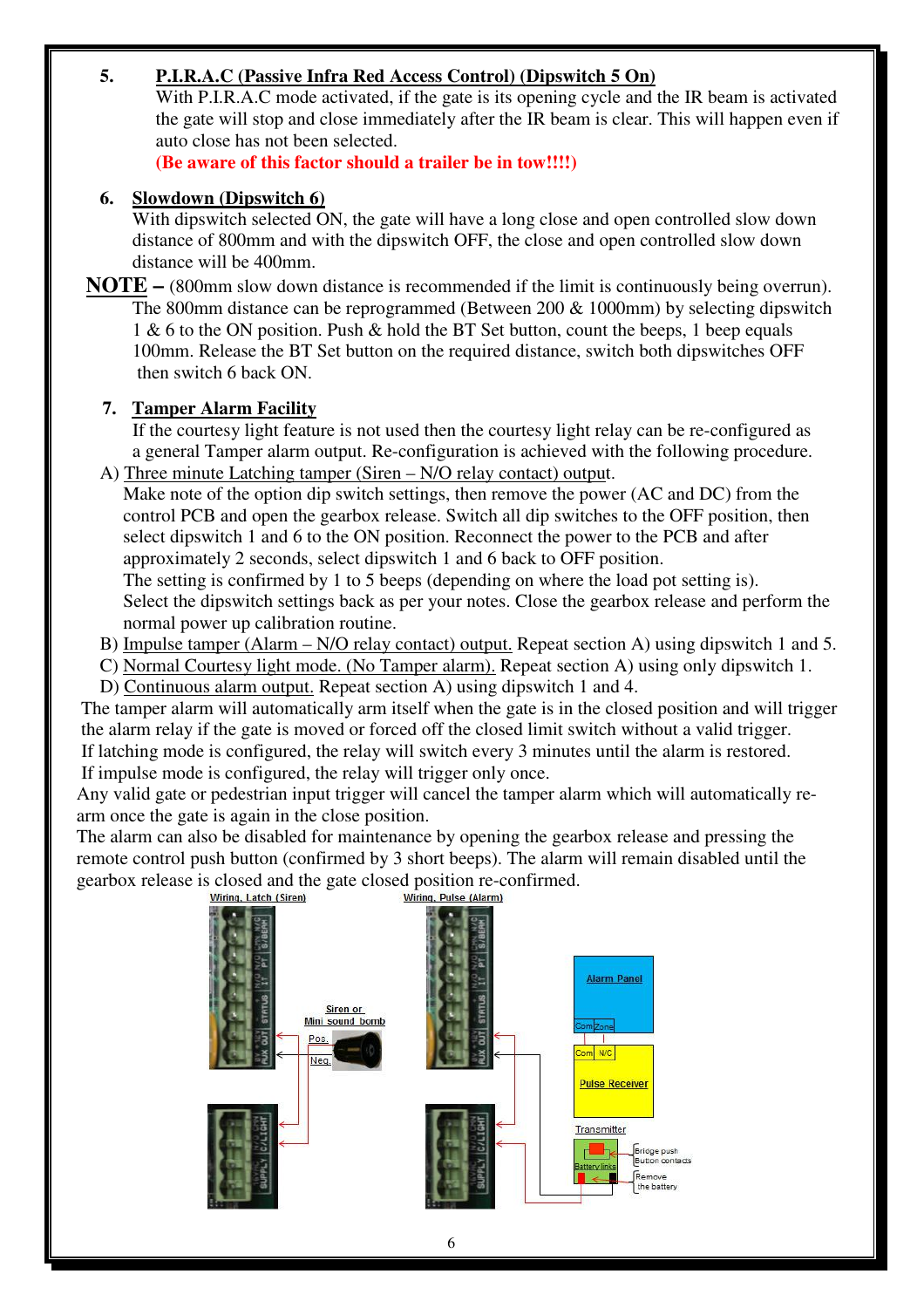# **8. Anti-hijack**

 When the tamper alarm function is active and the gate receives a valid trigger but is obstructed and cannot move or did not move more than 150mm, the alarm or siren will activate. If the beams are obstructed or blocked when a trigger is received, the gate will open but will then also sound the alarm.

## **9. Holiday Lock-out facility** (This function must be programmed in)**.**

 (To program the above, follow the alarm function procedure but utilizing dipswitch 1, 5&6). To activate holiday lock-out, (the gate must be in the closed position) press and hold any pedestrian trigger function for a period of approximately 13 seconds. After approximately 13 seconds the PCB will give one three second beep as acknowledgement that holiday lock out is now activated. To de-activate holiday lock-out, repeat the above process. The PCB will in this instance give five 1 second beeps as acknowledgement de-activate.

### **10. Energy saving mode (Only applicable on the SL100 PCB's)**

 **N.B**. If an external receiver is fitted, the power for this receiver must be connected directly to the battery connection and not to the 12V auxiliary output as the auxiliary power switches off when no AC (220V) or solar power is detected for 3 minutes. (Saving battery live) The PCB will rectify itself on a input trigger when in energy saving mode.

# **POWER CONNECTIONS**

## **Low voltage (OBT) (25 VA) transformer – 220V at gate.** (DTS500 has a 500m/Amp fuse) **(Connect also for 16VAC plug in transformer)**

 Connect 220V AC wires to input side of 500/16volt AC transformer (black & brown wires), or to the NEL (Neutral/Earth/ Live) connector on the side of transformer, then connect the 2 output wires (red) to 16VAC connectors on controller card.



# DO NOT CONNECT 220V DIRECTLY TO PCB

 **Please note: When 220V is used at the gate motor, a separate double pole isolator must be fitted** 

 **within 1 meter from the motor.** 

**COURTESY LIGHT OUTPUT (Will stay on for 3 minutes after a trigger is received)** 



Please note that the Amps usage on the courtesy lights must not exceed 10Amps. (If this facility is not being used, it can then be utilized as a tamper alarm facility, see page 9). DO NOT CONNECT 220V DIRECTLY TO PCB UNDER ANY CIRCUMSTANCES**.**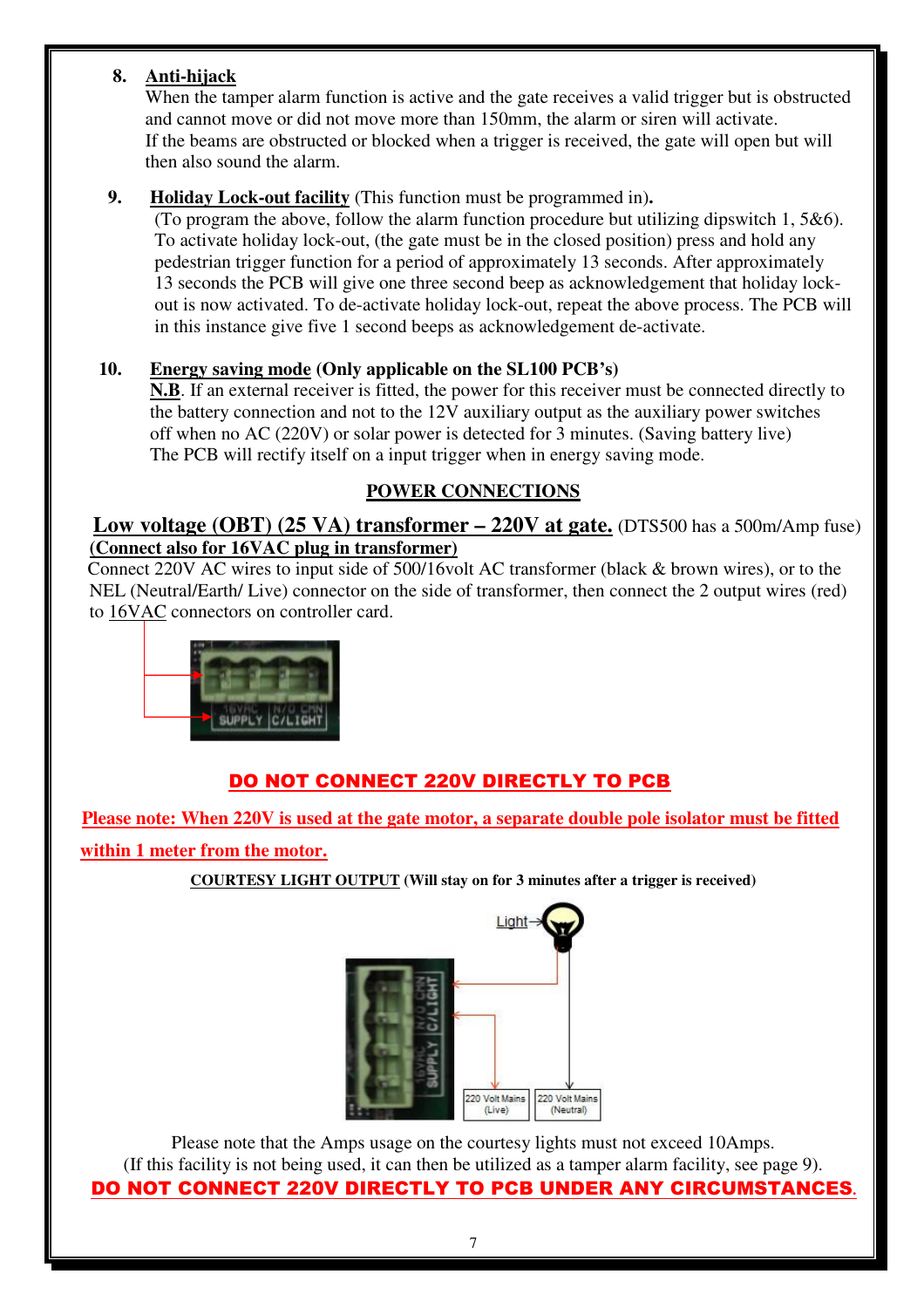#### **DO ALL RUNTIME (Calibrating) AND TRANSMITTER PROGRAMMING BEFORE CONNECTING ANY ADDITIONAL INPUTS SUCH AS, – INTERCOM, EXTERNAL RECEIVERS, BEAMS, ETC.**

### **Diagram to connect IR Beams to PCB**



Important – Remove the fitted bridge by S/BEAM connected between CMN & N/C. If no beams are fitted then a bridge must be fitted between CMN & N/C.

Note: If sentry beams are fitted, then S/BEAM, N/C on the PCB must be connected to N/O on the Beam **NOTE**- IR beams must be fitted if auto-close is activated.

#### **Dipswitch selections to activate a function.**

Dipswitch 1 – Programming.

- 2 Motor direction. (This can only be changed before programming or if neither limit switches are activated).
- 3 Auto-close.
- 4 Condominium mode.
- 5 P.I.R.A.C. mode
- 6 Slow down distance change

**Dipswitch selection for programming.** (With dipswitch 1 ON) Dipswitch 3 – Auto-close. (Infra red beams must be fitted if auto close is activated). Dipswitch 4 – Pedestrian (Open distance and auto close time).



### DO NOT CONNECT 220V DIRECTLY TO PCB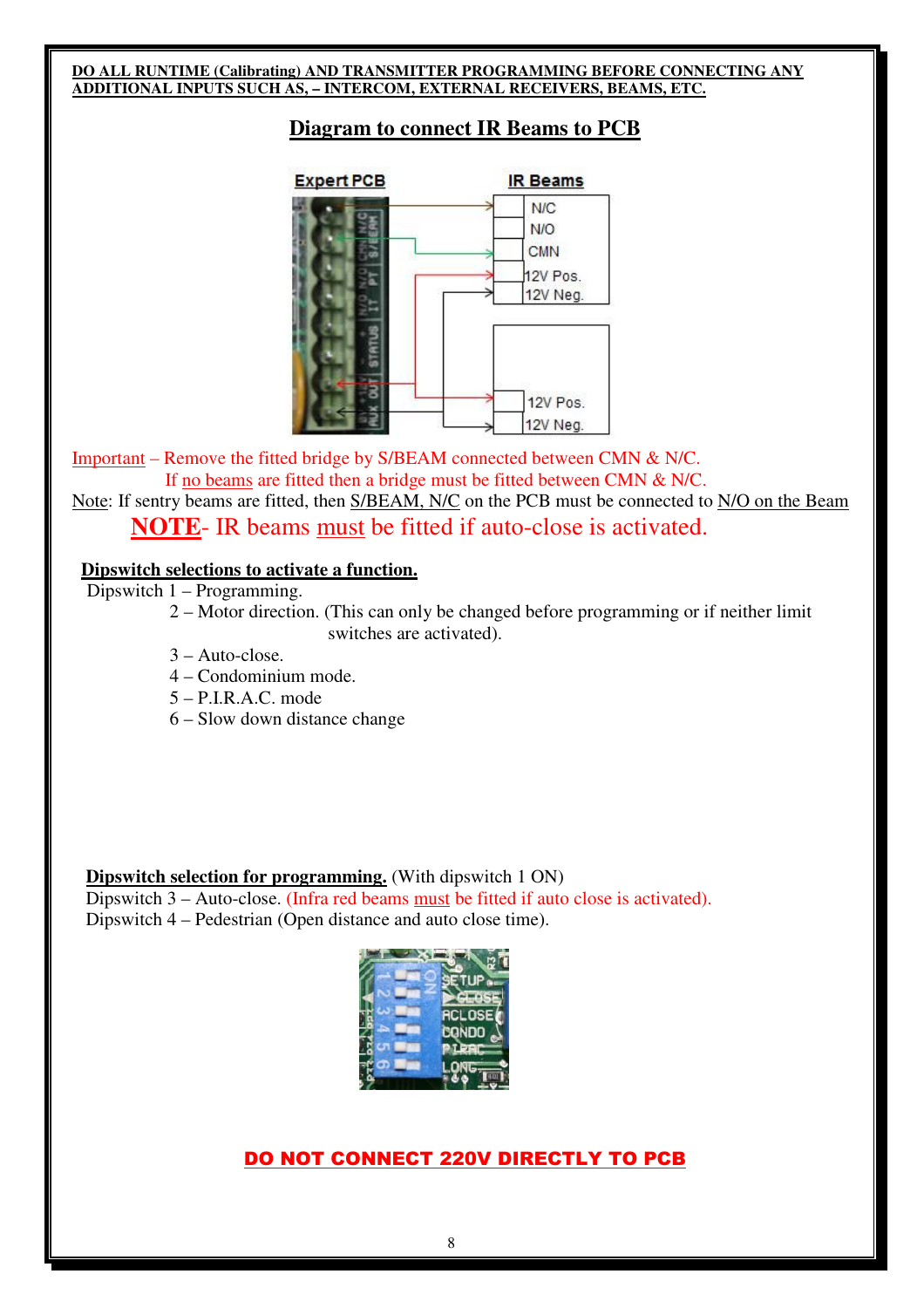# **PROGRAMMING**

- **1 Run Time (Calibrating) Setup** (With total power up, AC and DC, on PCB)
- Unlock and open the override lever on the gearbox.



- Open the gate manually approximately 1metre.
- Close and lock the override lever on the gearbox. (PCB should beep 1-5 beeps pending on load pot setting)



- Pull the gate in any direction until the gear locks in.
- With all dipswitches OFF (excluding dipswitch 2 depending on motor direction), press & release the TEST/SET button.
- Gate will close, open and close again and stop on close limit. (Motor speed can be increased during programming cycle by pushing and holding down the TEST/SET button, but release the button approximately 500mm before the close and open position). The final closing cycle of programming will automatically run at normal speed.
- Control card will beep twice to confirm end of program run time (calibrating) setup.

**NOTE: 1) If gate opens first, dipswitch number 2 is wrongly selected.** 

- **2) Gate will automatically calibrate every time the power is restored after a total power failure, irrespective of present dipswitch selection.**
- **3) The controller will drive the gate approximately 6mm past the closed limit activation position. Allowance must be made for this when setting the limit actuators.**

 **2 – Auto close** (Default 10 seconds) (Infra red beams must be fitted if auto close is activated).

- Switch Dipswitch 1 and 3 on.
- Press & hold TEST/SET button.
- PCB will Beep (1 Beep = 1 Sec of auto close time) (Maximum 180 seconds).
- Release TEST/SET button at required auto close time.
- Switch Dipswitch 1 and 3 off.
- Switch Dipswitch 3 back on to activate the auto close.
- **3 Pedestrian Opening** (Default 1 meter / 10 seconds auto close)
- Switch Dipswitch 1 and 4 on.
- Gate must be in the closed position.
- Press & Release TEST/SET Button.
- Gate will open.
- Press & release TEST/SET button to stop gate at required pedestrian opening distance.
- Press & Hold TEST/SET button to program auto close time required.
- Control card will Beep (1 Beep = 1 Sec of auto close time) (Maximum 120 seconds).
- Release TEST/SET button at required pedestrian auto close time.
- Switch Dipswitch 1 and 4 off.
- Gate will close again.
- Do not switch dipswitch number 4 back on.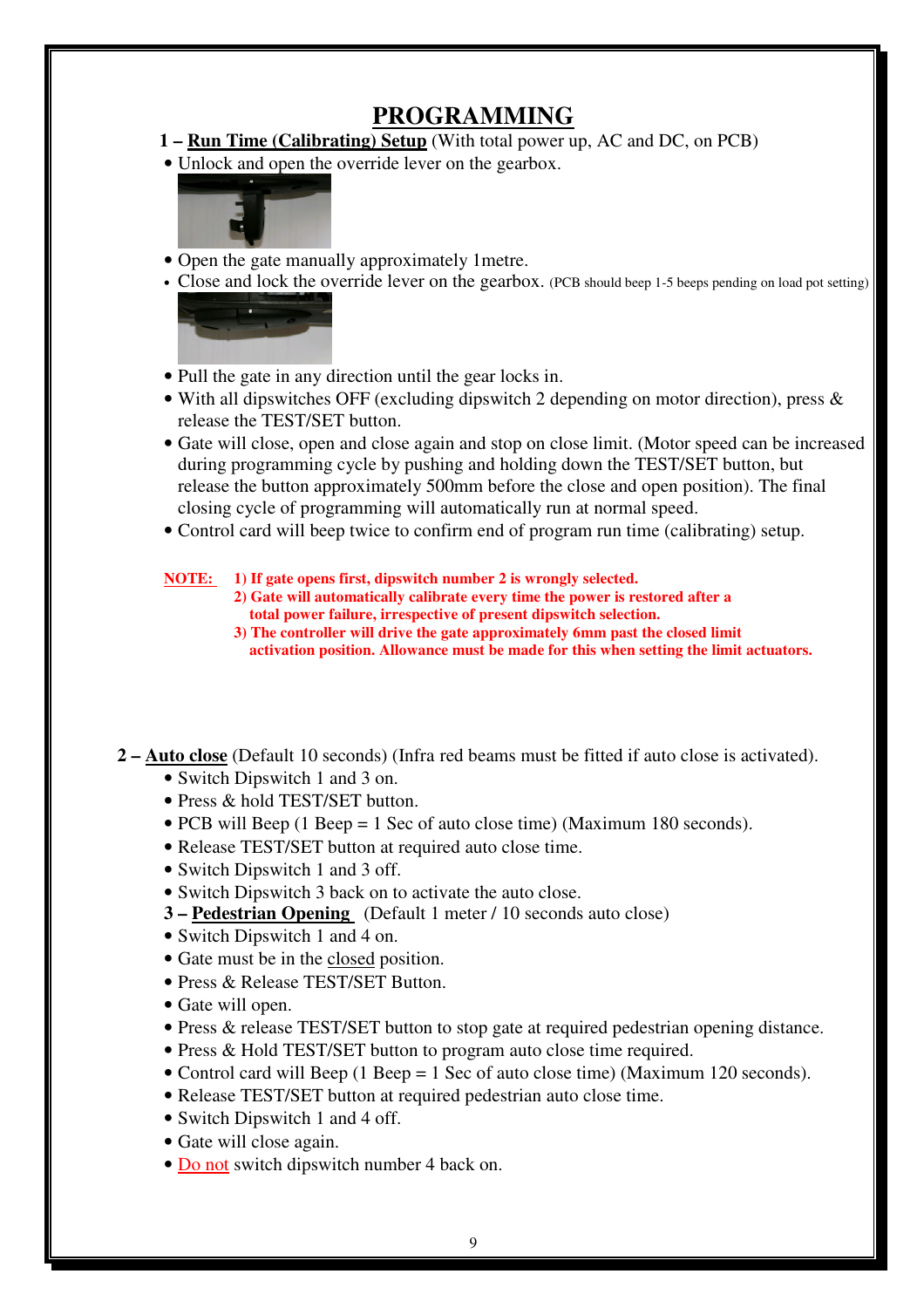#### To reset factory defaults.

Remove all power from the PCB. Hold down the TEST/SET button and re-connect the AC power, with AC power now on, release TEST/SET button. PCB will give one 2 second long beep followed by 1-5 beeps, depending on load setting on pot, as acknowledgement.

#### **Load setting**

To adjust the load, turn the provided load pot to determine the load setting (Minimum, anticlockwise & Maximum, clockwise). The control card will beep, 1 minimum to 5 maximum beeps on next trigger before movement.



# **List of audio indications and warnings.**

|                     | One continuous beep - PCB is damage, replace PCB.                                                                                          |
|---------------------|--------------------------------------------------------------------------------------------------------------------------------------------|
|                     | One 1.5 second beep - "Party mode" has been activated.                                                                                     |
| One 2 second beep   | - Factory defaults have been set.                                                                                                          |
| One 2 second beep   | - Beams are incorrectly wired or faulty when programming the motor.<br>or Runtime was aborted for whatever reason.                         |
| One 3 second beep   | - Holiday lockout mode has been activated.                                                                                                 |
| One 3 second beep   | - Gate triggered when motor is in 3 minute overload lockout.                                                                               |
| Two 400 ms beeps    | - Run time programming (calibrating) has been successful.                                                                                  |
| Two 1 second beeps  | - Pedestrian mode was activated.                                                                                                           |
|                     | or No AC power is present, running battery power only.                                                                                     |
| Three 200ms beeps   | - Battery power is too low, or                                                                                                             |
|                     | Override function is open or faulty.                                                                                                       |
| Four 100ms beeps    | - Motor is in holiday lockout.                                                                                                             |
| Four 200ms beeps    | - Check motor/load fuse (25amp).                                                                                                           |
|                     | - Check motor brushes and armature.                                                                                                        |
|                     | - PCB reader not picking up Magnet on motor.                                                                                               |
| Five 1 second beeps | - Holiday lockout mode has been de-activated.                                                                                              |
|                     | Twenty 100ms beeps - Motor has stalled or overloaded, then check the following points:<br>1) Gate pulling force (should not exceed 12.5kg) |
|                     | 2) Load pot is set too low (Turn pot completely clockwise)                                                                                 |
|                     | 3) Battery voltage under load (12volt) (Not connected)                                                                                     |
|                     | 4) Gearbox gearwheel.                                                                                                                      |
|                     |                                                                                                                                            |

# **FOR SAFETY REASONS.**

**Infra red beams are recommended for** 

**all gate motor installations.**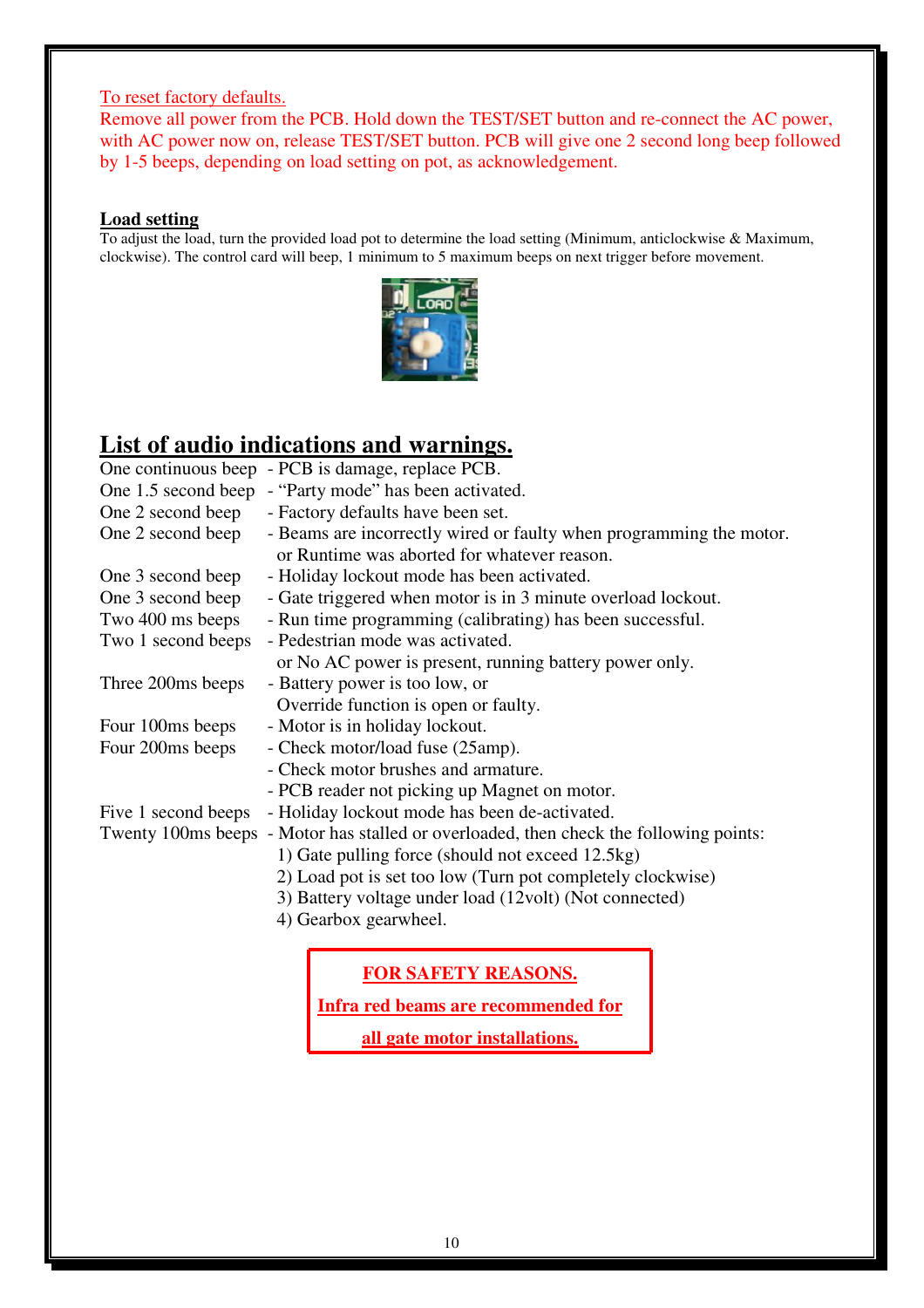

 **NB** – When connecting intercoms to the control card (IT and CMN), please ensure that your intercom trigger output is potential free (**ZERO voltage**). If not, a gate relay module **must** be fitted.

Please ensure that the auxiliaries connected to the 12 volt auxiliary output does not exceed 500 m/Amps in total. (If so, remove from 12V auxiliary output and connect directly to battery)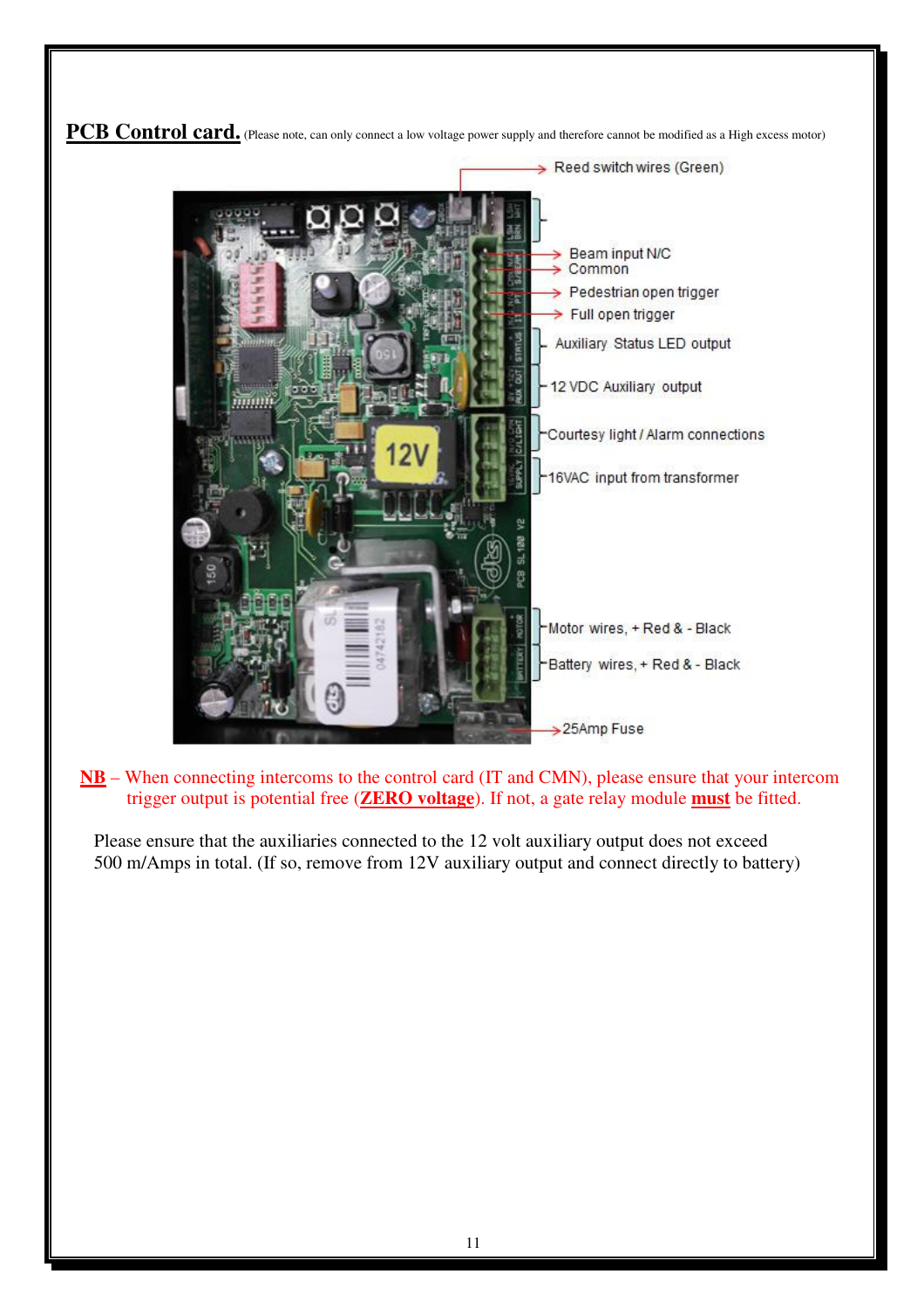# **TROUBLESHOOTING**

| <b>SYMPTOMS</b>                                                                                                      | <b>CAUSES</b>                                                                                                                                                           | <b>ACTION</b>                                                                                                                                               |
|----------------------------------------------------------------------------------------------------------------------|-------------------------------------------------------------------------------------------------------------------------------------------------------------------------|-------------------------------------------------------------------------------------------------------------------------------------------------------------|
| When pressing the remote<br>transmitter or manual push<br>button the gate operator will<br>not respond at all.       | Transmitter battery flat.<br>Transmitter or manual push<br>button is physically damaged.                                                                                | Replace transmitter battery.<br>Check with supplier.                                                                                                        |
|                                                                                                                      | Transmitter has not been<br>programmed into the receiver<br>memory or manual push<br>button is not connected to the<br>PCB or push button.                              | Follow the receiver setup<br>instructions.<br>Check wiring between PCB<br>and push button.                                                                  |
| When pressing the remote<br>transmitter the PCB gives 3<br>beeps and does not move but<br>the 12v 7AH battery is OK. | The override reed switch in the<br>gear box is faulty or failing to<br>make connection between PCB<br>and reed switch or the magnet<br>in the override door is missing. | Replace the reed switch and or<br>the magnet. (For short term<br>solution, bridge out the two<br>pins on the PCB where the<br>reed switch wires should go). |
| PCB responds but gate will<br>not open.                                                                              | Condominium /loop option is<br>not activated and the battery<br>has reached its low level.<br>(9.5Volt).                                                                | Check the household main<br>supply, the transformer or<br>Power Supply Unit and all<br>related cabling.                                                     |
| PCB responds by giving 4<br>very quick 100ms beeps but<br>will not open.                                             | Motor is in holiday lockout.                                                                                                                                            | Press and hold the pedestrian<br>remote or manual push button<br>connected to PT on PCB for<br>approximately 13 seconds until<br>PCB gives 5 long beeps.    |
| PCB responds by giving 4<br>200ms beeps but no<br>movement.                                                          | Motor/Load fuse is faulty,<br>motor brushes not making<br>contact with armature or<br>battery is disconnected.                                                          | Replace fuse.<br>Repair or replace (if shorter<br>than 7mm) motor brushes.<br>Re-connect battery.                                                           |
| Charge rate drops to $+ -7$<br>volt.                                                                                 | 12 Volt aux. output of<br>500m/Amps have been<br>exceeded.                                                                                                              | Remove some of the<br>auxiliaries. (Can connect them<br>to the battery directly)                                                                            |
| Before operating, the unit<br>gives two 2 beeps on opening<br>but not on closing.                                    | The primary supply has failed<br>and the unit is running on<br>battery reserve.                                                                                         | Check the household main<br>supply, the AC transformer or<br>DC Power Supply Unit and all<br>related cabling.                                               |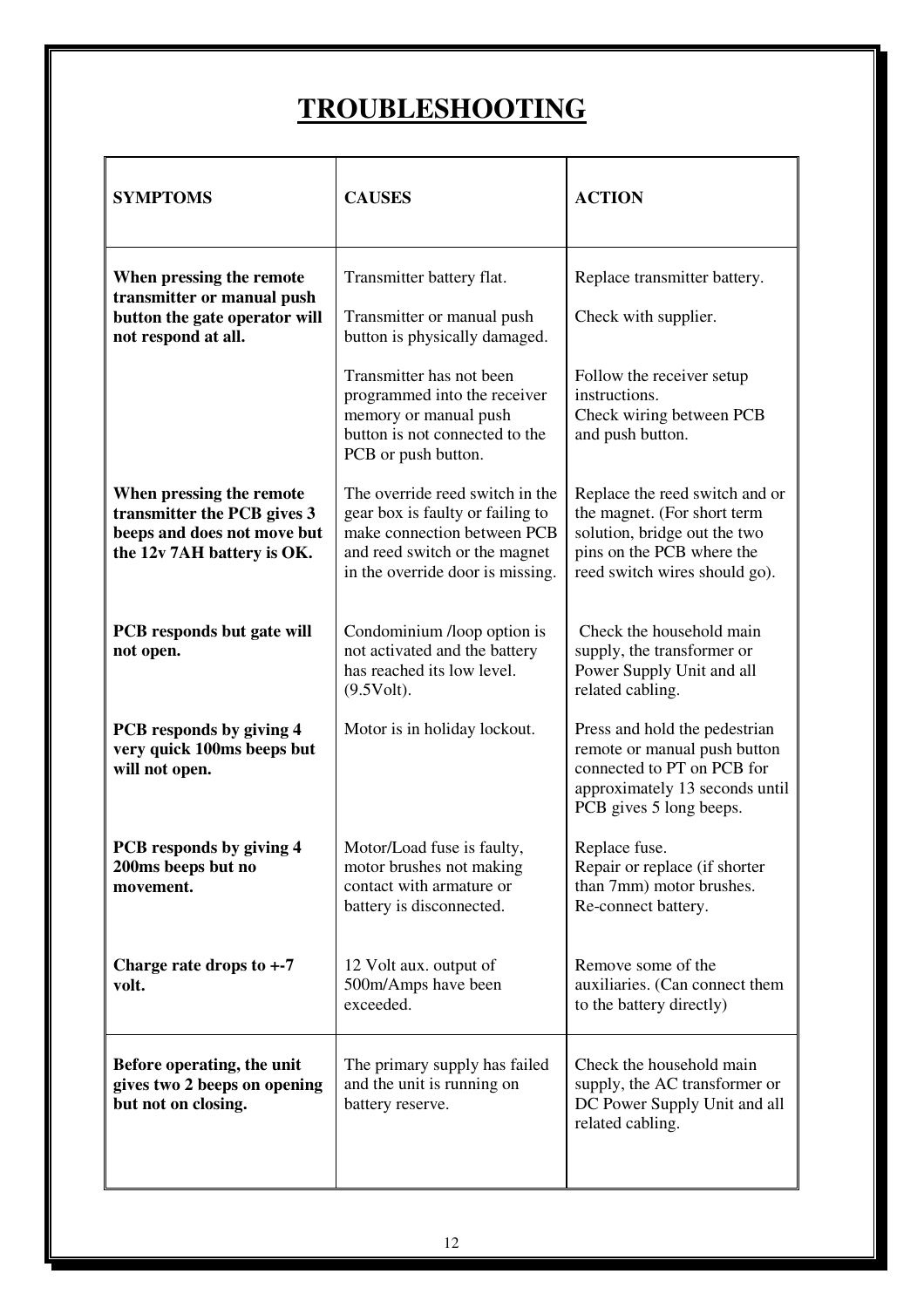| The gate opens but will not<br>close.                                               | The primary supply has failed<br>and the unit is running on<br>battery reserve with the<br>condominium/loop option<br>selected and it has reached its<br>low battery limit. (9.5Volt)<br>Safety infra-red beams are<br>obstructed or the beams<br>equipment/cabling are faulty<br>or incorrectly wired.<br>There are no beams fitted and | Check the household main<br>supply, the transformer or<br>PSU and all related cabling.<br>Clear obstruction, repair or<br>replace safety infra-red beams<br>equipment/cable, fix incorrect<br>wiring connections. |
|-------------------------------------------------------------------------------------|------------------------------------------------------------------------------------------------------------------------------------------------------------------------------------------------------------------------------------------------------------------------------------------------------------------------------------------|-------------------------------------------------------------------------------------------------------------------------------------------------------------------------------------------------------------------|
| The gate will not activate<br>when pressing TEST/SET<br>and gives a 3 second beep.  | the CMN & N/C at S/BEAM<br>is not bridged.                                                                                                                                                                                                                                                                                               | Connect a bridge between<br>CMN & N/C at S/BEAM.                                                                                                                                                                  |
| The gate when closing stops<br>and reverses or when<br>opening stops.               | The unit is sensing an<br>obstruction                                                                                                                                                                                                                                                                                                    | Clear obstruction or adjust<br>load sensing.                                                                                                                                                                      |
| <b>OR</b>                                                                           | The infra-red beam has been<br>triggered.                                                                                                                                                                                                                                                                                                | Clear obstruction.                                                                                                                                                                                                |
|                                                                                     | Another trigger has been<br>received by the control card.                                                                                                                                                                                                                                                                                | Check with other operators on<br>the system.                                                                                                                                                                      |
| Gate runs a short distance<br>and stops.                                            | Encoder is faulty.                                                                                                                                                                                                                                                                                                                       | Turn ring magnet on the motor<br>by hand: if no activity on the<br>encoder LED, contact<br>supplier. (Check that the PCB<br>is fitted correctly)                                                                  |
| Gate does not remain open.                                                          | Auto close has been activated.                                                                                                                                                                                                                                                                                                           | De-activate auto close or use<br>auto close override.                                                                                                                                                             |
|                                                                                     | Another user has triggered the<br>unit.                                                                                                                                                                                                                                                                                                  | Check with other operators on<br>the system.                                                                                                                                                                      |
|                                                                                     | Condominium/loop<br>(Dipswitch 4) has been<br>activated.                                                                                                                                                                                                                                                                                 | De-activate condominium /<br>loop mode.                                                                                                                                                                           |
| When the beams input is<br>triggered, the gate stops and<br>reverses during opening | P.I.R.A.C. mode (Dipswitch<br>5) has been activated.                                                                                                                                                                                                                                                                                     | De-activate P.I.R.A.C. mode                                                                                                                                                                                       |
| cycles.                                                                             | Gate is closing in the wrong<br>direction.                                                                                                                                                                                                                                                                                               | Dipswitch 2 is selected<br>incorrectly.                                                                                                                                                                           |
| If the gate on programming<br>does not run in slow speed.                           | The MOS-FET on the PCB is<br>blown or faulty.                                                                                                                                                                                                                                                                                            | Replace the PCB.                                                                                                                                                                                                  |
|                                                                                     |                                                                                                                                                                                                                                                                                                                                          |                                                                                                                                                                                                                   |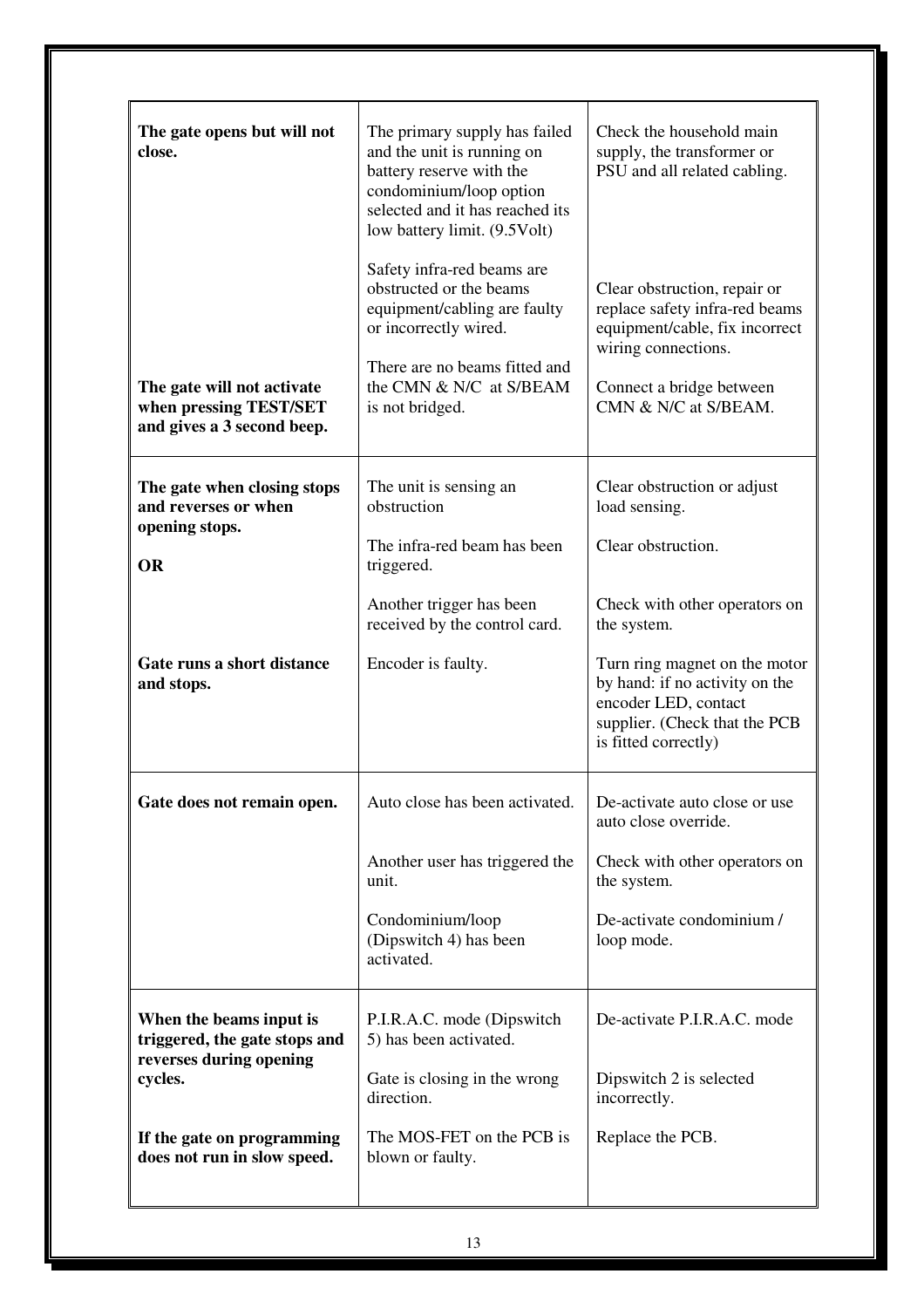| The unit gives two beeps and<br>opens partially and stops,<br>gives two beeps and then<br>closes. | The pedestrian (PT) mode on<br>the PCB is being triggered.<br>A transmitter code has been<br>programmed incorrectly into | Check equipment /cabling<br>attached to the pedestrian (PT)<br>on the PCB input.<br>Delete the transmitter and re-<br>program the transmitter into |
|---------------------------------------------------------------------------------------------------|--------------------------------------------------------------------------------------------------------------------------|----------------------------------------------------------------------------------------------------------------------------------------------------|
|                                                                                                   | the pedestrian (PED) function<br>of the receiver.                                                                        | the receivers (GATE) as per<br>instructions.                                                                                                       |
| Gate opens fast but closes<br>slowly.                                                             | Lost contact between release<br>switch and PCB.                                                                          | Check contact between read<br>switch and PCB (Green wire)                                                                                          |
|                                                                                                   | Lost open limit connection<br>after gate stopped on limit                                                                | Move actuator and or motor<br>closer to each other.                                                                                                |
| When gate reaches a limit<br>actuator, the unit does not<br>stop running.                         | Limit input wired incorrectly<br>(out of sync' with the motor<br>direction.)                                             | Re-wire                                                                                                                                            |
|                                                                                                   | Limit switch is faulty.                                                                                                  | Change limit switch or check<br>with supplier.                                                                                                     |
| Gate motor is jumping teeth<br>on the rack.                                                       | Pinion to rack spacing is<br>incorrect.                                                                                  | Re-align.                                                                                                                                          |
|                                                                                                   | Rack is insufficiently fastened<br>to gate leaf.                                                                         | Re-align and correct fastening.                                                                                                                    |
|                                                                                                   | Debris on track                                                                                                          | Clean track.                                                                                                                                       |
| Gate jams in the open or<br>closed position and is not<br>easy to manually release.               | Gate is running too far.                                                                                                 | Adjust the limit actuators until<br>there is a gap between gate<br>and stoppers of approximately<br>$10 - 15$ mm                                   |
|                                                                                                   | Gate is running past its limit<br>actuator.                                                                              | Replace the switch, rewire<br>correctly or check limit spring<br>assembly.                                                                         |
| Gate opens pedestrian when<br>full open trigger is given.                                         | Gate is overloading in the<br>close position after it received<br>a pedestrian trigger.                                  | Move the closing limit<br>actuator towards the closing<br>cycle approximately 10mm.                                                                |
| PCB does not beep 1-5 beeps<br>on closing the override lever.                                     | The magnet inside the<br>override lever is missing.                                                                      | Replace the magnet.                                                                                                                                |
|                                                                                                   | The double green wire reed<br>switch inside the gearbox is<br>faulty.                                                    | Replace the reed switch.<br>(The reset pins on the PCB<br>can be bridged as a short term<br>solution).                                             |